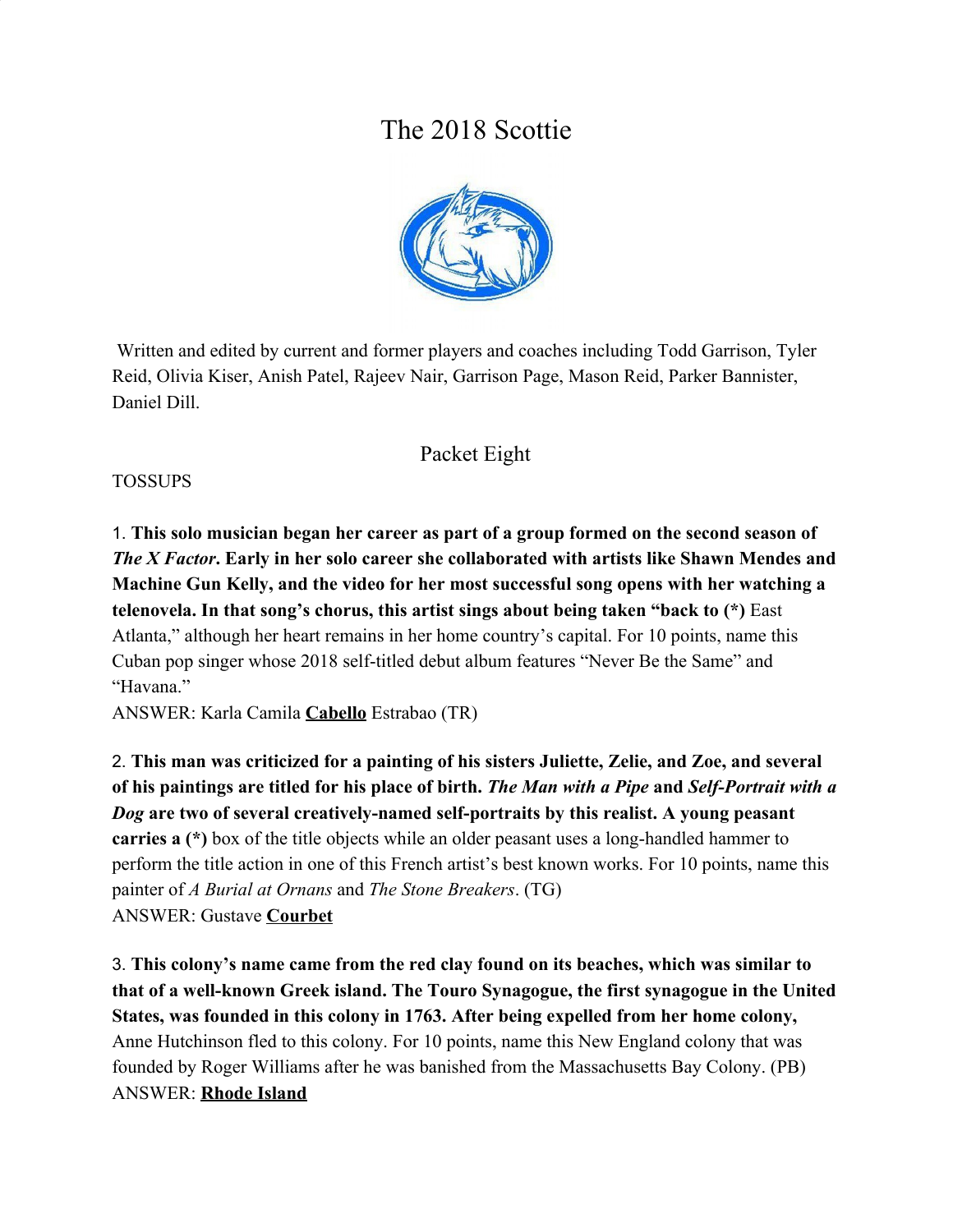4. **One opera by this composer details the kidnapping of the title character by the "conjure men" while another,** *The Guest of Honor* **, is about Booker T Washington's 1901 dinner at the White House. This composer of the waltz** *Bethena* **and the opera (\*)** *Treemonisha* is perhaps best known for a rag named after a Missouri club. For 10 points, name this ragtime composer of works like "The Entertainer" and "Maple Leaf Rag." (RN) ANSWER: Scott **Joplin**

5. **A symbol representing this deity is referred to sometimes as this deity's Girdle, Blood, or Buckle and is in the shape of a knot. This member of the Ennead of Heliopolis retrieved another member's body from beneath a tamarisk tree. This goddess and her sister (\*)** Nephthys were depicted on wooden coffins and were considered professional mourners accompanying the dead. For 10 points, name this Egyptian goddess who healed her son Horus from a scorpion sting and brought Osiris back from the dead.(TG) ANSWER: **Isis**

6. **For a 3 by 3 magic square, this number is the sum of the elements in any row, column, or diagonal. This is the number of supersingular primes in moonshine theory, and this number is a repdigit in both binary and quaternary. After 6, this is the smallest number to be both a hexagonal and (\*)** triangular number, and this number is represented by the letter F in hexadecimal. For 10 points, what is this number that is the square root of 225? (GP) ANSWER: **15**

7. **One of the major causes of this conflict was the application of a policy called the Doctrine of Lapse. A lowly clerk in this conflict received the Victoria's Cross for sneaking out of Lucknow to relay information to a relief column led by Colin Campbell. One trigger of this (\*)** rebellion, which began in Meerut, was the belief by the title soldiers that the paper cartridges they were issued were coated in beef or pork fat. For 10 points, name this 1857 uprising of native soldiers in India. (TG)

Answer: **Sepoy Mutiny** [or **Sepoy Rebellion**; accept **Indian Rebellion of 1857** until "1857" is read; accept **India's first War of Independence** or equivalent]

8. **This economist rejected the neutrality of money, and in** *A Tract on Monetary Reform* **he noted that "in the long run, we are all dead." Equilibrium occurs at the intersection of a 45 degree line with aggregate demand in his namesake "cross." He criticized placing high (\*)** reparation payments on Germany in *The Economic Consequences of the Peace*, and argued for deficit spending during the Great Depression. For 10 points, name this British economist who emphasized macroeconomics in his *General Theory of Employment, Interest, and Money*. (TR) ANSWER: John Maynard **Keynes**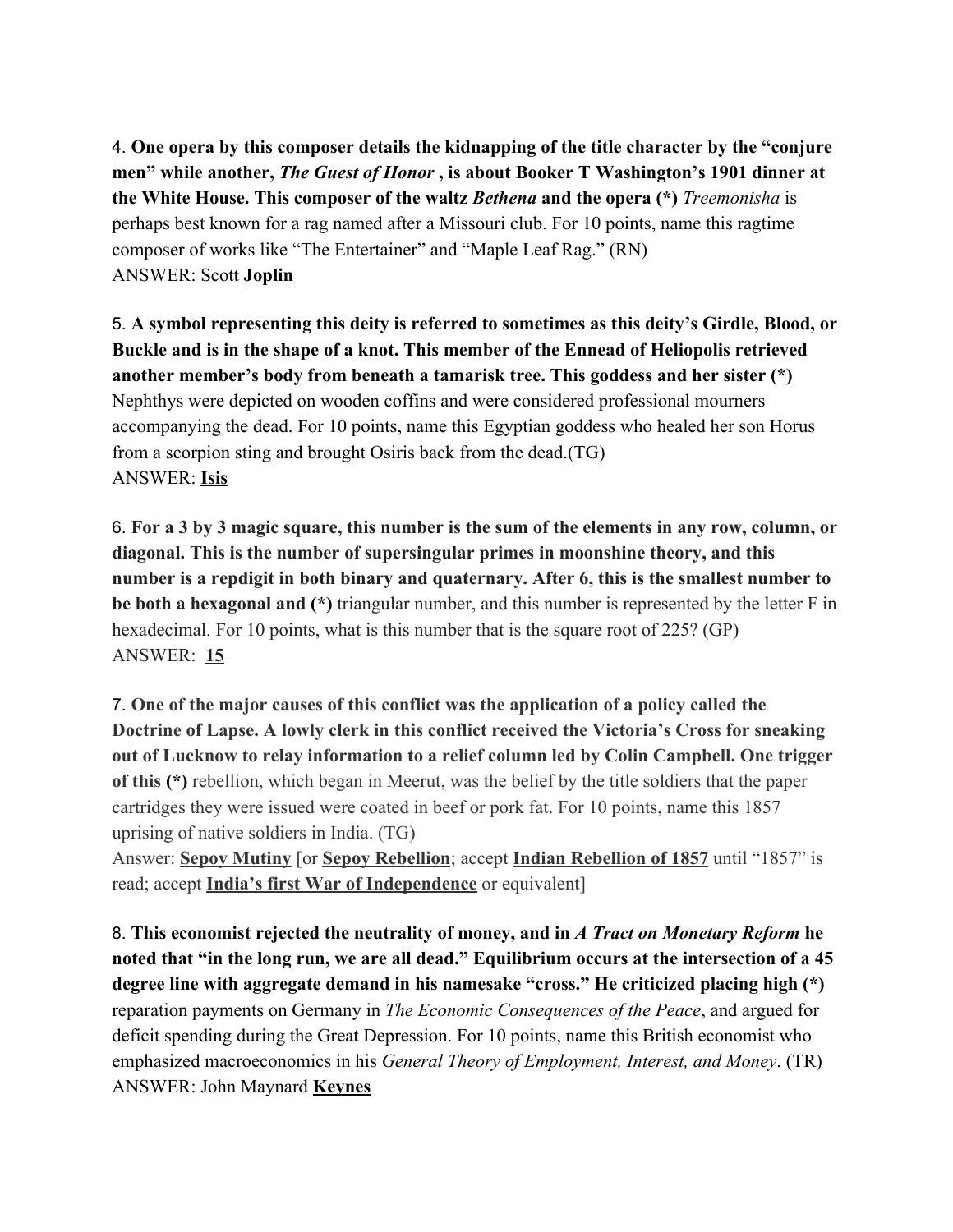9. **One character in this novel points to a mirror and claims "It's us" after bringing commoners into a hacienda ballroom. La Luna accepts her lover's infidelity in this novel, while another character shoots a hole through a coin to prove his worth to (\*)** revolutionaries. In this novel, General Arroyo and the "Indiana General" are both in love with Harriet Winslow, who tutors the Miranda children. For 10 points, name this book that fictionalizes the disappearance of Ambrose Bierce in the Mexican Revolution, written by Carlos Fuentes. (GP)

ANSWER: *The Old Gringo* [or *Gringo Viejo*]

10. **Kathleen Lonsdale confirmed the structure of this compound using x-ray diffraction. Along with chloroform, this chemical compound is used in a method of DNA extraction. Adding a methyl group to this compound creates toluene**, **and adding a (\*)** hydroxyl group to it creates phenol. Supposedly, the structure of this compound was discovered in a dream August Kekule had of a snake eating its own tail. For 10 points, name this cyclic compound with formula C6H6. (MR)

ANSWER: **benzene**

11. **In one work by this playwright, a jet interrupts Nancy as she converses with two humanoid lizards. Another of this man's plays sees Jerry walk into a knife after arguing over the possession of a Central Park bench. Along with** *Seascape* **and (\*)** *Zoo Story*, this man wrote about characters playing "Bringing Up Baby" before Martha declares "I am, George" to the title question. For 10 points, name this playwright of *Who's Afraid of Virginia Woolf?*(GP) ANSWER: Edward **Albee** III

12. **It's not part of the respiratory or circulatory systems, but this tissue obeys Murray's law. Tylosis is a form of decay in this material, and guttation is the process by which fluids from this tissue are forced outside of it. The (\*)** vessel elements of this tissue are typically found in angiosperms, while the tracheids in it are typically found in gymnosperms. This tissue functions by exerting transpirational pull. For 10 points, name this type of plant tissue that transports water up the stem. (MR) ANSWER: **xylem**

13. **One conflict which involved this group began after the imposing of a tax on dogs, and Keri Hulme's** *The Bone People* **discusses them. Members of this group perpetrated the Boyd Massacre, where they killed and ate over 60 Europeans. While led by (\*)** Hone Heke, they fought the Flagstaff War. This group was protected against illegal land sales by Robert Fitzroy, and they signed the Treaty of Waitangi. For 10 points, name these indigenous people of New Zealand. (RN) ANSWER: **Maori**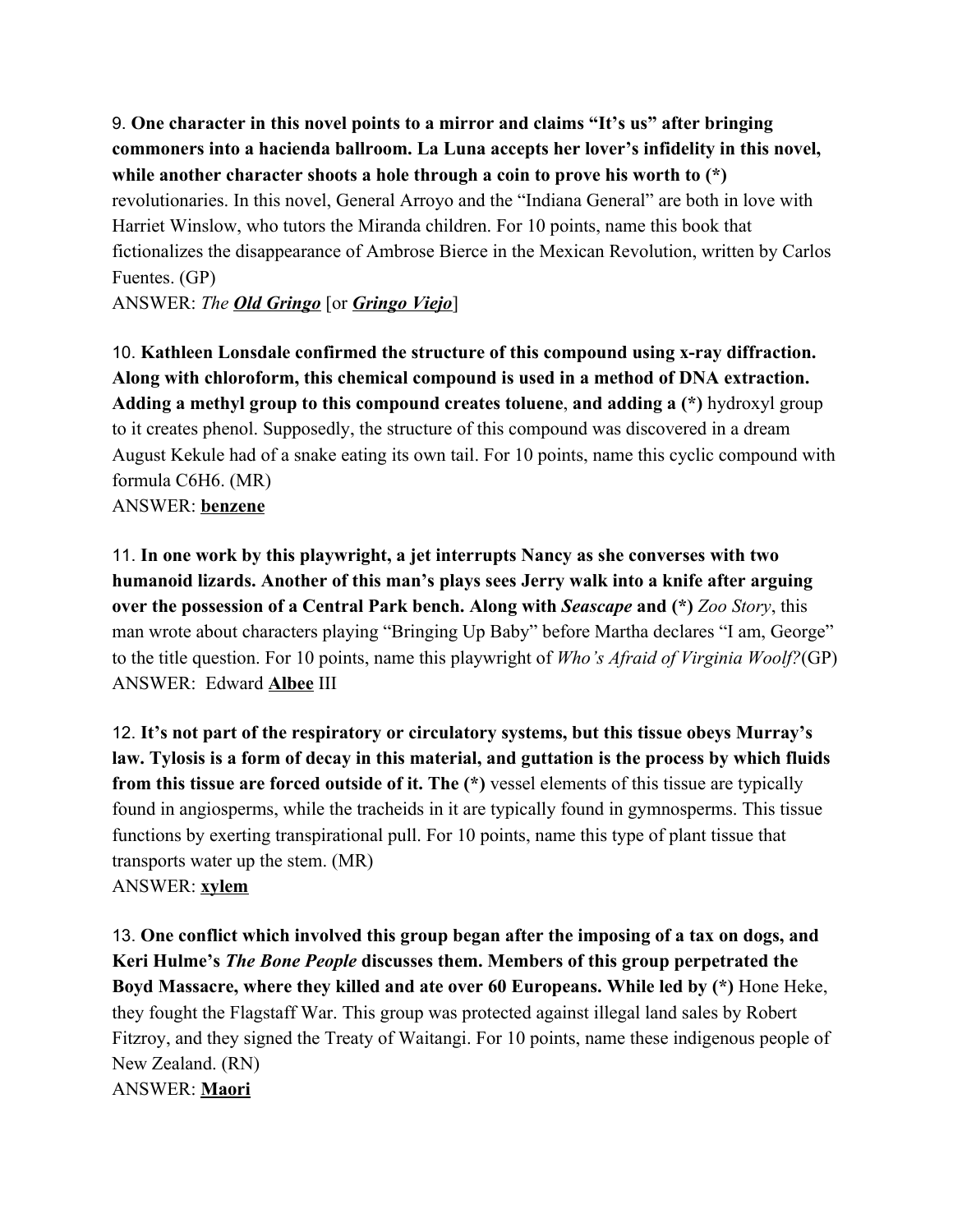14. **This country's capital city is home to a stone and glass pyramid called the Palace of Peace and Reconciliation. It is also the location of an observation tower and monument known as the Bayterek Tower. This country is also home to several natural features including Lake Kaindy and the mountain range (\*)** Khan Tengri. For 10 points, name this Asian country which is the largest landlocked country in the world and whose capital is Astana. (PB)

ANSWER: **Kazakhstan**

15. **A character in this play dresses as Sir Topas to torment a man accused of insanity. Another character in it drunkenly asks if a steward believes "there shall be no more cakes and ale". After receiving a forged letter, Malvolio smiles constantly at one character and adorns (\*)** yellow stockings. Olivia promises not to accept love for seven years in this play, but soon falls for a character disguised as Cesario. For 10 points, name this Shakespeare comedy that sees Duke Orsino marry the shipwrecked Viola, who is the twin of Sebastian. (GP) ANSWER: *Twelfth Night* [*or What You Will*]

16. **This man's book** *Excalibur* **preceded his best known work and was written after he had a reaction to a drug while visiting the dentist. This author's best known work of fiction centers on the warrior Johnny Goodboy Tyler's efforts against a race called Psychlos. Led by his wife, practitioners of tenets set out in this man's (\*)** *Dianetics* wiretapped and stole documents from the IRS in Operation Snow White. For 10 points, name this author of *Battlefield Earth* and founder of Scientology. (TG)

ANSWER: L. Ron **Hubbard**

17. **In this novel, one character remembers an aunt who saw people as skeletons right before they died. Another character is called "Lilith", and gives an X-ray of herself to the protagonist. Clavdia Chauchat and Pribislav Hippe both lend pencils to the protagonist of this novel, who dreams of a (\*)** witch sacrifice during a snowstorm. The Jewish convert Naphta commits suicide in it, while Settembrini tries to teach humanism to the protagonist. Joachim dies in the title sanitorium in, for 10 points, what novel about Hans Castorp by Thomas Mann? (GP) ANSWER: *The Magic Mountain* [or *Der Zauberberg*]

18. **For fixed axis rotation, work is equal to the integral of this quantity with respect to angular position. This value times angular speed gives the power of a system, and the right hand rule uses the thumb to indicate the (\*)** direction of this quantity. This derivative of angular momentum is equivalent to the cross product of a position vector and a force vector. For 10 points, name this rotational analogue of force that is represented by the Greek letter tau. (GP) ANSWER: **torque** [accept "**moment**s of force" until tau]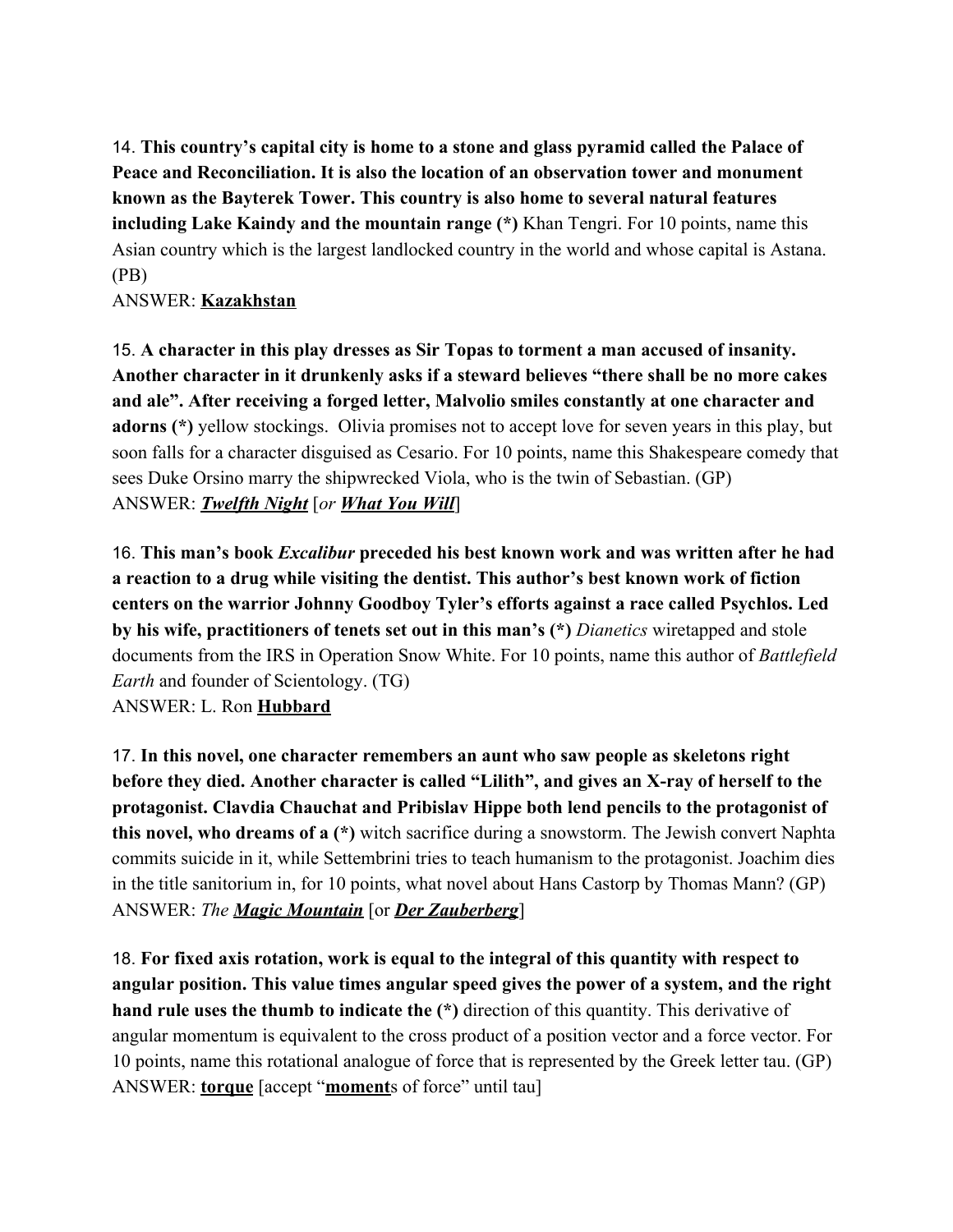19. **One character in this work is admonished by members of his conscience, including hobbits, Yoda, and his father, in the song "Making Things up Again" for mixing stories of his faith with science fiction. After being robbed by a general with a vulgar name and seemingly failing in their mission**, **(\*)** Elder Kevin Price abandons Elder Arnold Cunningham, leading him to sing "Man Up." For 10 points, name this musical about two missionaries in Uganda that mocks a certain religious group. (TG)

ANSWER: *The Book of Mormon*

20. **This city was sacked in 1240 following the murder of envoys sent by Möngke and the history of this polity is described in the Primary Chronicle. Simon Petlura declared an independent nation in this city which was the site of the Babi Yar massacre in World War 2. (\*)** Oleg moved his capital from Novgorod to this city which lies on the Dnieper river. For 10 points, name this city that was once the capital of the Rus and is the current day capital of Ukraine.(RN)

ANSWER: **Kiev** [or **Kiev**an Rus]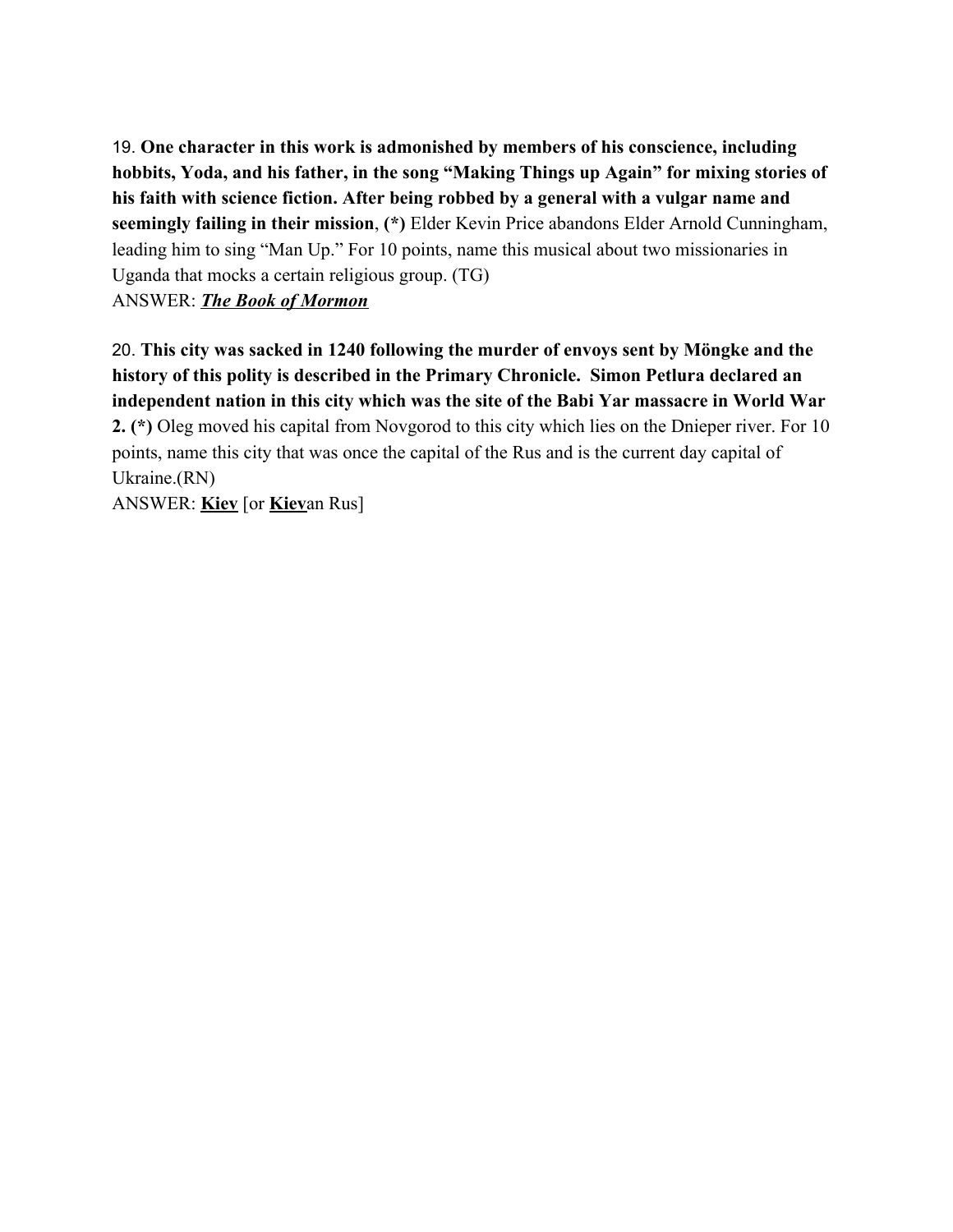#### **BONUSES**

1. This concept has been put forth by such authors and philosophers as Goethe and George Bernard Shaw. For 10 points each: (TG)

[10] Name this German philosophical concept which roughly translates to "Superman." This hypothetical being is the antithesis of the apathetic "last man."

#### ANSWER: **Ubermensch**

[10] The Ubermensch is a concept put forth by this German author of *Beyond Good and Evil*. ANSWER: Friedrich **Nietzsche**

[10] Nietzsche also wrote this work, which discusses the balance between the Apollonian and Dionysian. In it, Nietzsche argues that Euripedes caused the downfall of the title artform. ANSWER: *The Birth of Tragedy from the Spirit of Music*

2. For 10 points each, name these constitutional clauses. (RN)

[10] This clause allows for the Federal government to pass laws deemed necessary to carry out its job.

ANSWER: **Elastic** Clause [accept **Necessary and Proper** Clause]

This clause was empowered in the Supreme Court case *Gibbons v. Ogden* and gives congress regulatory power.

ANSWER: **Commerce** Clause

[10] The commerce and elastic clauses are found in this article of the constitution.

ANSWER: Article **1**

3. This thermodynamic quantity is represented with a capital S. For 10 points each: (MR)

[10] Name this thermodynamic quantity that represents the unavailability of a systems energy to perform work.

#### ANSWER: **entropy**

[10] This man's namesake demon violates the second law of thermodynamics, because it allows for a system's entropy to decrease.

#### ANSWER: James Clerk **Maxwell**

[10] One form of the third law of thermodynamics states that, at absolute zero, a perfect one of these solids has zero entropy.

### ANSWER: **crystal**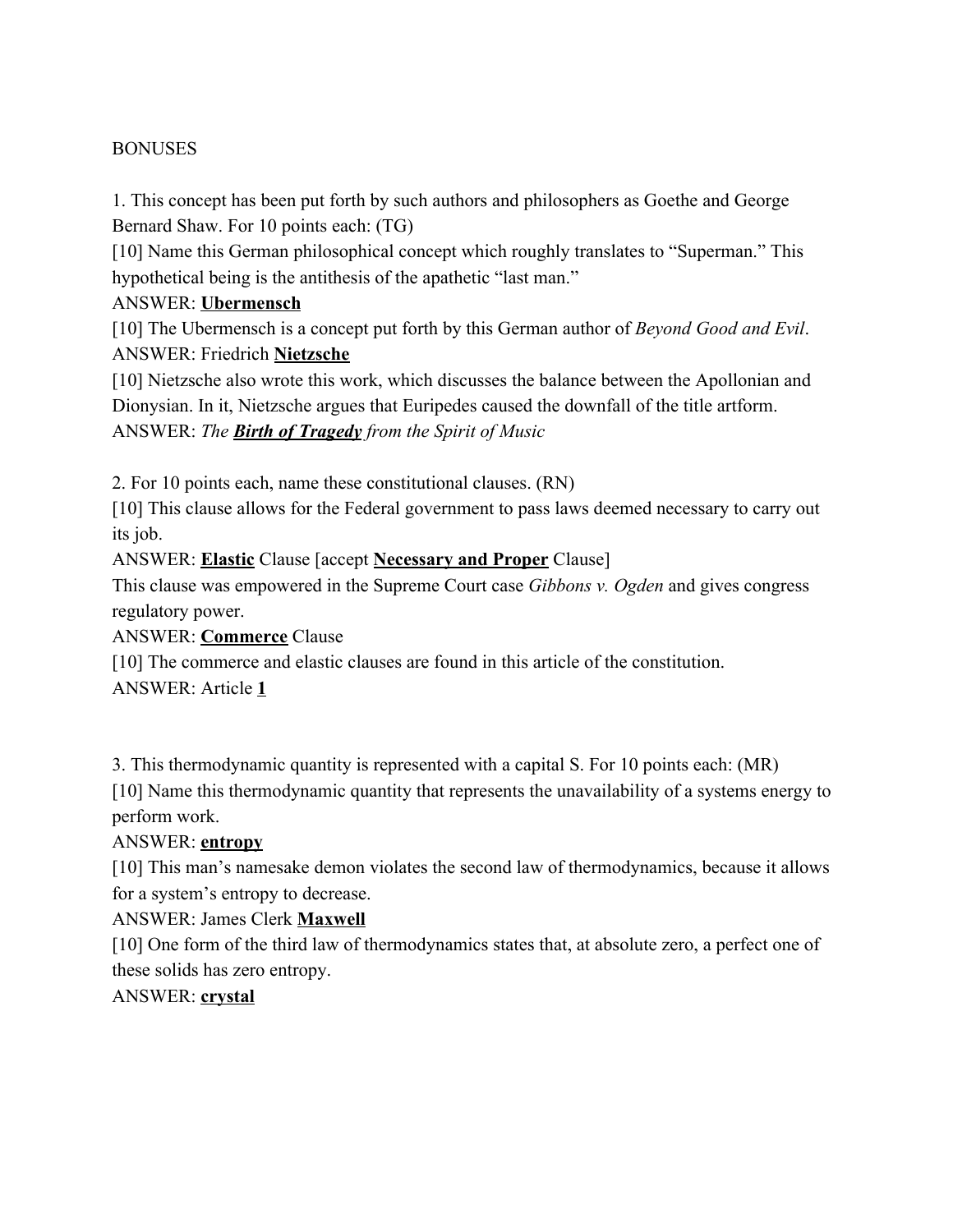4. When discussing marvels of Roman architecture, it is always good to begin with these waterways. For 10 points each: (TG)

[10] One of these constructions that brought water to Segovia from the river Frio is 16 kilometers long.

### ANSWER: **aqueducts**

[10] This emperor had an impressive palace built for his retirement. He is also the namesake of Rome's largest imperial baths.

ANSWER: Gaius Aurelius Valerius **Diocletian**us [or **Diocles**]

[10] This temple that honored all of the Roman gods was finished during Hadrian's rule.

# ANSWER: The **Pantheon**

5. In one of this author's collections, Miranda has an affair with a man named Dev, but breaks it off when she decides that she "deserves better". For 10 points each: (OK)

[10] Name this author, whose story "Sexy" appears in the collection *Interpreter of Maladies.* ANSWER: Jhumpa **Lahiri**

[10] Lahiri's family comes from this country. Other authors from this country include Arundhati Roy and Vikram Seth.

# ANSWER: **India**

[10] Lahiri's first novel was this one, in which Nikhil has the pet name "Gogol".

# ANSWER: *The Namesake*

6. For 10 points each, answer the following about a man considered to have ushered in the Age of Discovery. (TG)

[10] Although generally not voyaging himself, this Portuguese prince sponsored many exploratory voyages.

ANSWER: **Henry** the **Navigator** [accept **Henry** the **Seafarer**; or Infante Henry, Duke of **Viseu**; or **Henrique o Navegador**; prompt on "Henry"]

[10] These ships that had shallow keels and could sail "against the wind" were particularly useful during the Age of Discovery.

### ANSWER: **caravel**s

[10] Prince Henry sent explorers to search for this river that flows through Senegal and its namesake country on the west coast of Africa.

### ANSWER: the **Gambia** River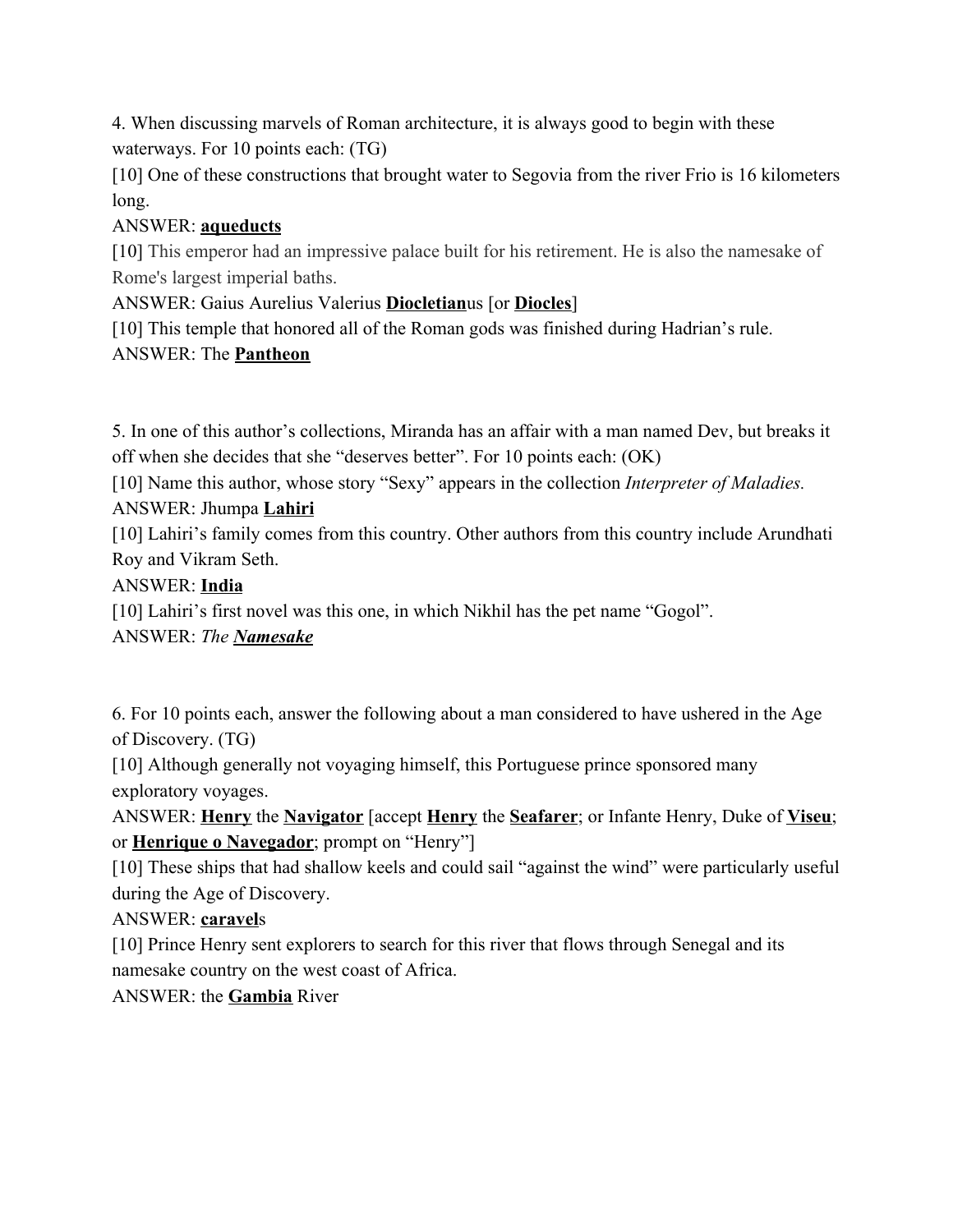7. Bosch's *The Garden of Earthly Delights* was originally intended to serve as one of these pieces, an example of which is the *Maesta*. For 10 points each: (TR)

[10] Name this type of artwork popular during the late Middle Ages and Renaissance. One of these pieces intended for a church in Isenheim was painted by Matthias Grunewald.

### ANSWER: **altarpiece**

[10] This large altarpiece has 12 panels, with the *Adoration of the Mystic Lamb* at its center when fully opened. It has survived being stolen numerous times, although *The Just Judges* panel is still missing.

# ANSWER: *Ghent Altarpiece* [or *Het Lam Gods*]

[10] The *Ghent Altarpiece* was painted by this Flemish artist and his brother Hubert. He is also attributed as the creator of around two dozen paintings, including *The Arnolfini Wedding*. ANSWER: Jan **van Eyck**

8. The main function of these organs is blood filtration, as well as excretion of urine into the bladder. For 10 points each: (MR)

[10] Name these bean shaped organs that receive blood from the renal arteries.

ANSWER: **kidneys**

[10] This functional unit of the kidney contains the glomerulus and Loop of Henle.

### ANSWER: **nephron**

[10] The Loop of Henle has the highest concentration of this ionic compound in the kidney. This compound is often found in nature in the form of the mineral halite.

# ANSWER: **sodium chloride** [accept **NaCl**]

9. Name some things about Elizabethan dramatists who aren't Shakespeare. For 10 points each: [10] This playwright penned the play *Arden of Faversham*, but was more famous for *The Spanish Tragedy.*

### ANSWER: Thomas **Kyd**

[10] This play was written by Ben Johnson and follows the title greedy Venetian. His name is Italian for "sly fox" and he pretends to be on his deathbed.

### ANSWER: *Volpone*

[10] This other dramatist wrote the plays *The White Devil* and *The Devil's Law Case*. He also wrote about Antonio eloping with the title character in *The Duchess of Malfi.*

# ANSWER: John **Webster**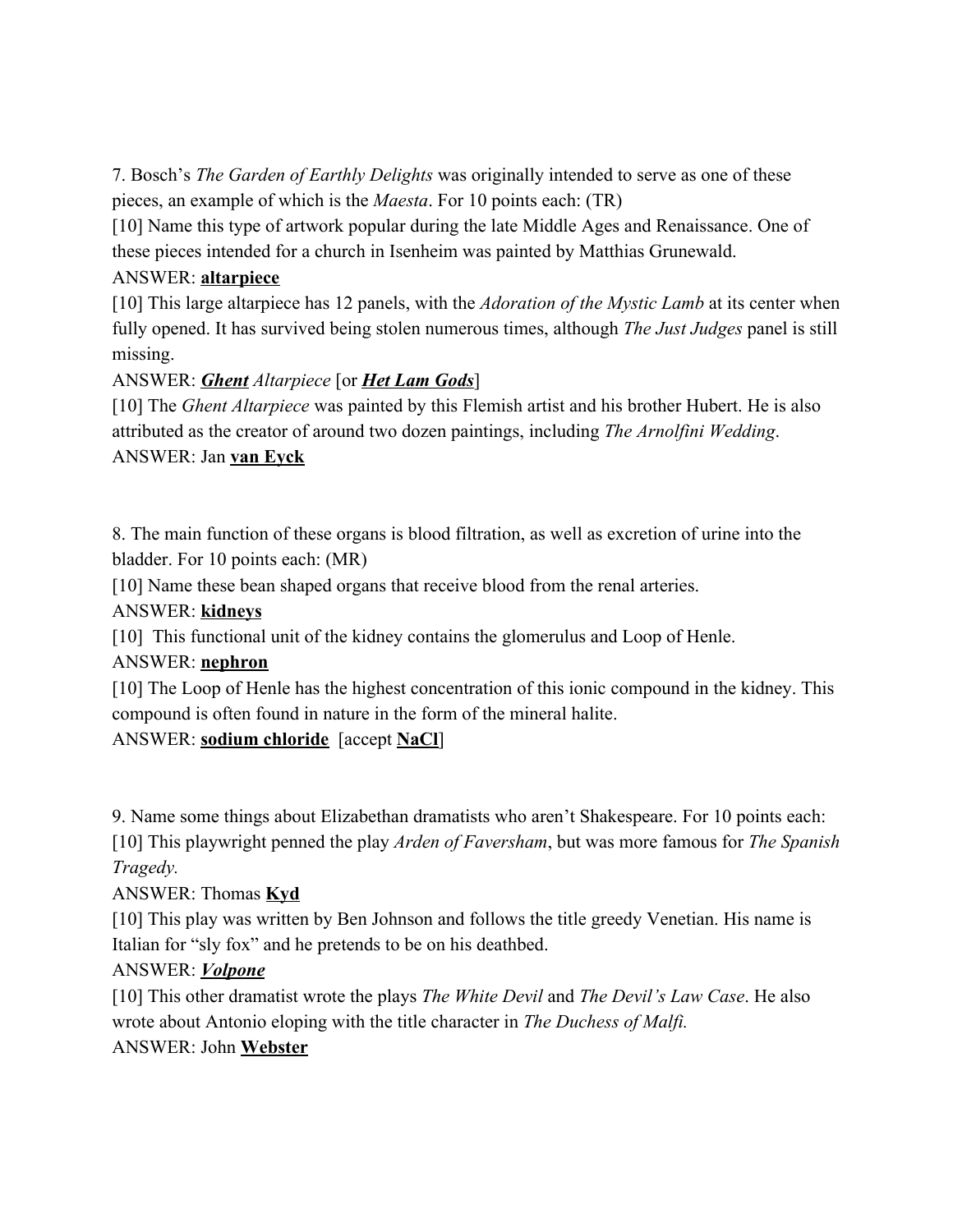10. For 10 points each, answer some questions about an Argentinian leader and his wife. [10] This controversial general participated in a coup d'etat against President Ramon Castillo and served as president of Argentina for three terms.

#### ANSWER: Juan **Peron**

[10] Peron and his 2nd wife, Eva Peron, were popular with the masses for their attempts to eliminate poverty and for support of labourers. Eva was referred to by this name, which also titles a musical by Andrew Lloyd Webber and a movie starring Madonna.

### ANSWER: **Evita**

[10] Evita met with many heads of state on this tour of Europe. She was featured on the cover of *Time* magazine during this tour, and the popular name for it is taken from the cover's caption. ANSWER: **Rainbow** Tour

11. We all know how important stringed instruments and horns are to orchestral music, but what about these other instruments? For 10 points each: (TG)

[10] Just think of all those films that would be poorer without this pipe instrument featured in Bach's Toccata and Fugue in D Minor.

### ANSWER: **organ**

[10] The hammers on this keyboard instrument hit metal tubes suspended over wooden resonators. Tchaikovsky used it in "Dance of the Sugar Plum Fairies" from *The Nutcracker*.

#### ANSWER: **celesta**

[10] Ralph Vaughan Williams wrote a piece called *Romance for* [this instrument], which is also known as a french harp or mouth organ.

### ANSWER: **harmonica**

12. The base units of this system are derived from constants in nature. For 10 points each: (MR) [10] Name this system of units, which is the modern form of the metric system.

### ANSWER: **International System** of Units [or **SI**]

[10] This unit is the last one to still be defined based on an artifact, which is a rod of platinum and iridium.

### ANSWER: **kilogram**

[10] This temperature scale is the measure of absolute thermodynamic temperature. ANSWER: **Kelvin**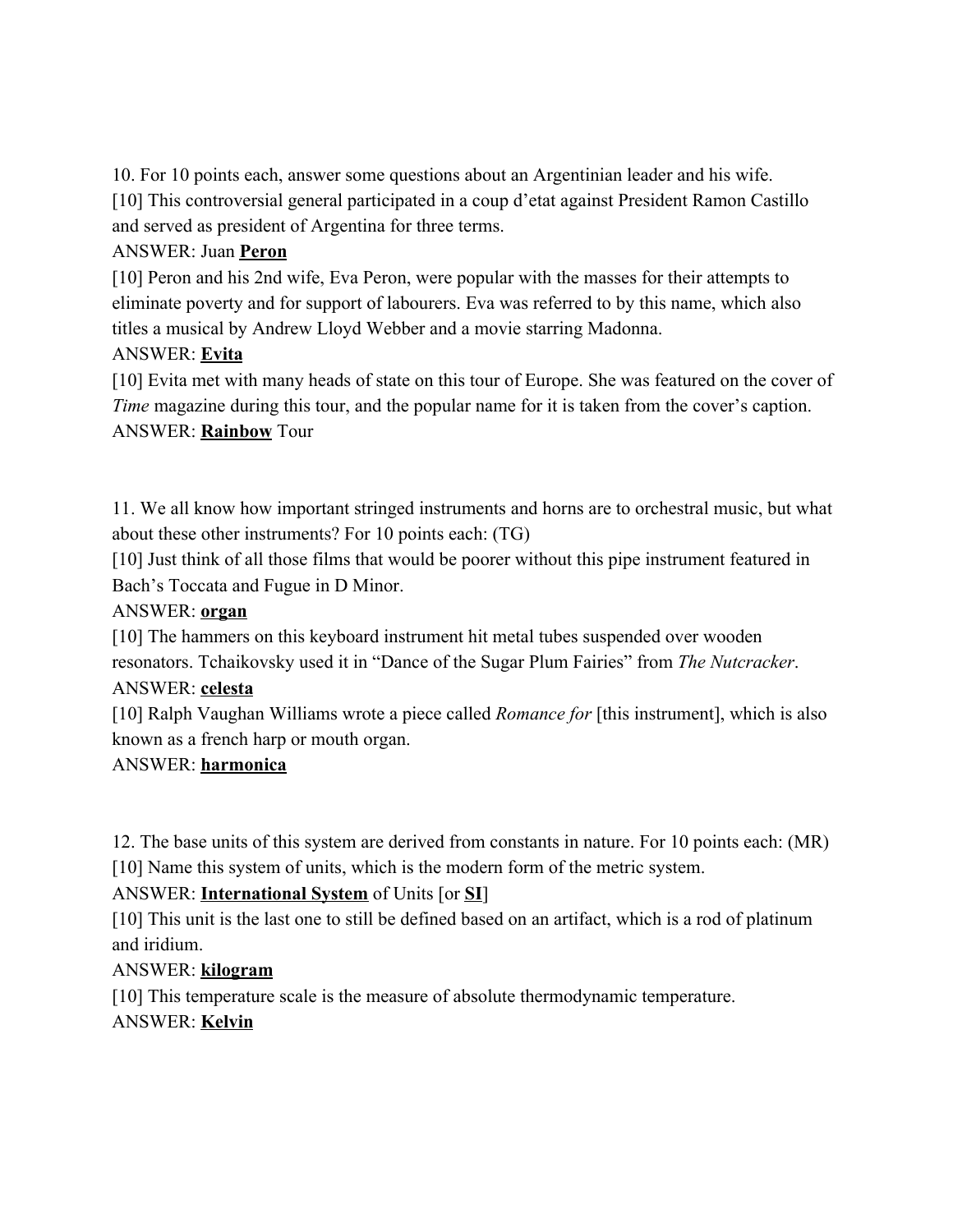13. In mid-August, this woman released a book outlining her time in the White House.

For 10 points each: (TG)

[10] Name this author of *Unhinged*, who served as director of communications for the [Office of](https://en.wikipedia.org/wiki/Office_of_Public_Liaison) [Public Liaison](https://en.wikipedia.org/wiki/Office_of_Public_Liaison) for a little less than a year.

ANSWER: **Omarosa** Manigault **Newman** [accept either underlined part]

[10] In what has been called "one of the worst White House security breaches ever," Omarosa taped a conversation that she had with President Trump in this room. Formally known as the John F. Kennedy Conference Room, this room has advanced equipment allowing the President to deal with American forces around the world.

ANSWER: The **Situation** Room

[10] Omarosa's first contact with Donald Trump appeared in three different versions of this reality TV series. She was "fired" in week nine of its first season.

### ANSWER: *The Apprentice*

14. The protagonist's wife sends a letter suggesting he take up carpet dyeing for income in this novella. For 10 points each: (GP)

[10] Name this novella that explores 24 hours of a prisoner's time working under Tyurin in the 104 gang.

### ANSWER: *One Day in the Life of Ivan Denisovich*

[10] *One day in the Life of Ivan Denisovich* is by this Russian author, who also wrote *Cancer Ward* and *August 1914.*

### ANSWER: Aleksandr **Solzhenitsyn**

[10] Ivan Denisovich is a prisoner in this type of camp that was prominent during the Stalinist era. Solzhenitsyn also wrote about an "archipelago" of this type of camp.

### ANSWER: **gulag**s

15. At one point in this story, the cat Pitty Sing causes Bailey to crash his car. For 10 points each: (OK)

[10] Name this story, which ends with the Misfit telling his companion "It's no real pleasure in life."

### ANSWER: "**A Good Man is Hard To Find**"

[10] "A Good Man is Hard To Find" is by this author, whose other works of Southern Gothic fiction include the novel *Wise Blood* and the story "Everything That Rises Must Converge". ANSWER: Flannery **O'Connor**

[10] Another Southern Gothic writer is this woman, whose works include *The Heart is a Lonely Hunter* and *The Ballad of the Sad Cafe.*

### ANSWER: Carson **McCullers**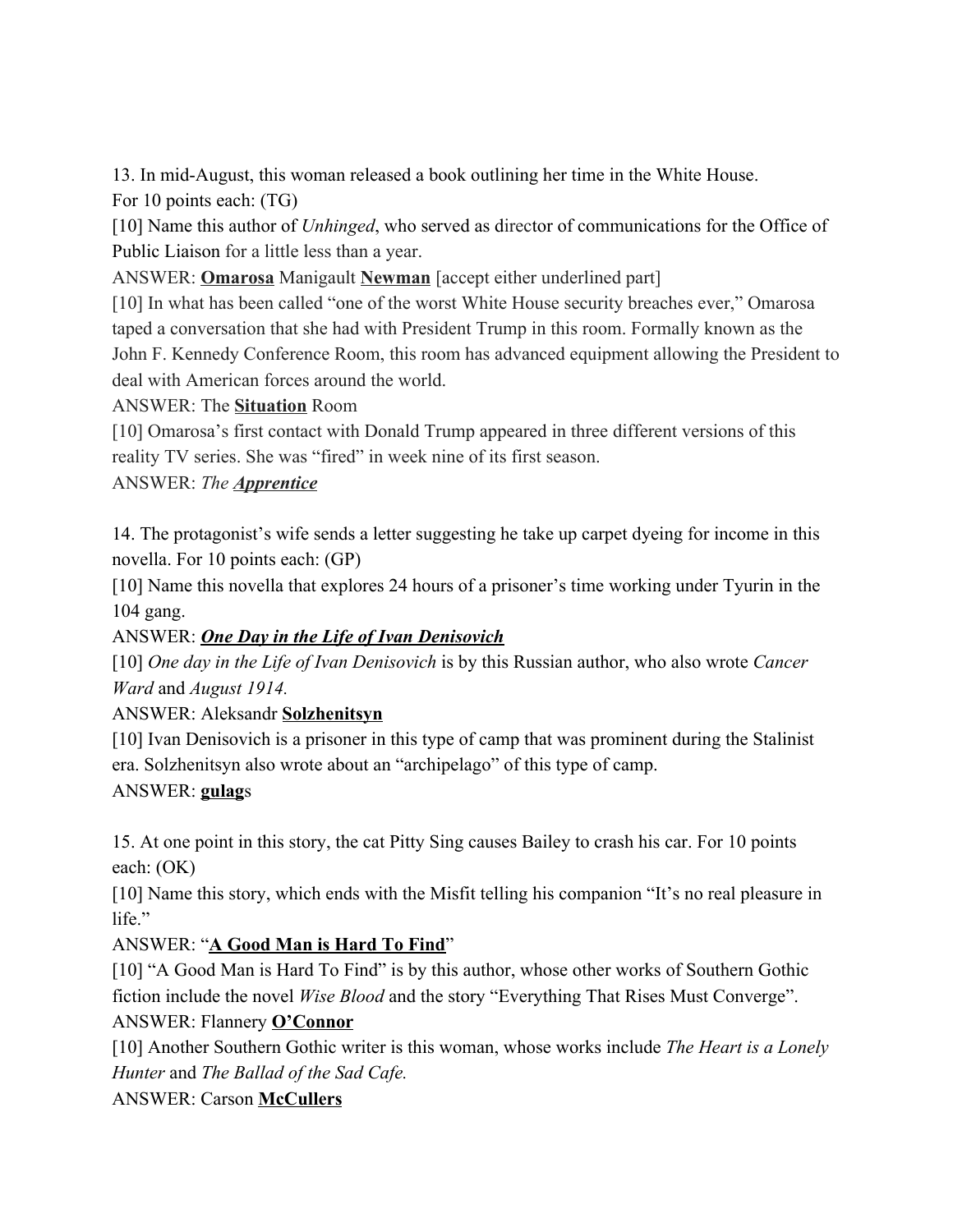16. For 10 points each, answer some questions about waterfalls. (TG)

[10] This UNESCO World Heritage site on the border of Argentina and Brazil actually has 275 individual falls and features a U-shaped gorge called the Devil's Throat.

### ANSWER: **Iguazu** Falls

[10] This huge waterfall with indigenous name of "the smoke that thunders" is on the border of Zambia and Zimbabwe and is so loud it can be heard from miles away.

### ANSWER: **Victoria** Falls

[10] Victoria Falls features this rare night-time phenomena that happens when light is refracted off of water droplets in the air. You may also see one of these for a few nights each month at Cumberland Falls in Kentucky.

### ANSWER: **moonbow**

17. Cases that this psychologist published include Little Hans and the Wolfman. For 10 points each: (OK)

[10] Name this Austrian psychologist, who is credited with establishing the field of psychoanalysis.

ANSWER: Sigmund **Freud**

[10] This daughter of Sigmund Freud was also a psychologist, and she is generally credited with founding the field of psychoanalytic child psychology.

ANSWER: **Anna** Freud [do not accept or prompt on just "Freud"]

[10] In his later works, Freud branched out into more sociological writing, with works such as one titled for this figure and Monotheism. In it, Freud claims that this figure was born an Egyptian, not a Hebrew.

### ANSWER: **Moses**

18. For 10 points each, answer some questions about the teachings of the Buddha. (TG) [10] The Buddha taught that there were four of these aspects of suffering including the fact of suffering, the cause of suffering, the end of suffering, and the path to the end of suffering. ANSWER: **Noble Truths** [prompt on truths]

[10] The fourth noble truth describes this other numerical concept that outlines the path to the end of suffering.

ANSWER: The **Eightfold** Path [or **Eightfold** Way]

[10] Each of the eight parts to the path are prefaced by this adjective. It indicates that things are as they ought to be.

ANSWER: **right**